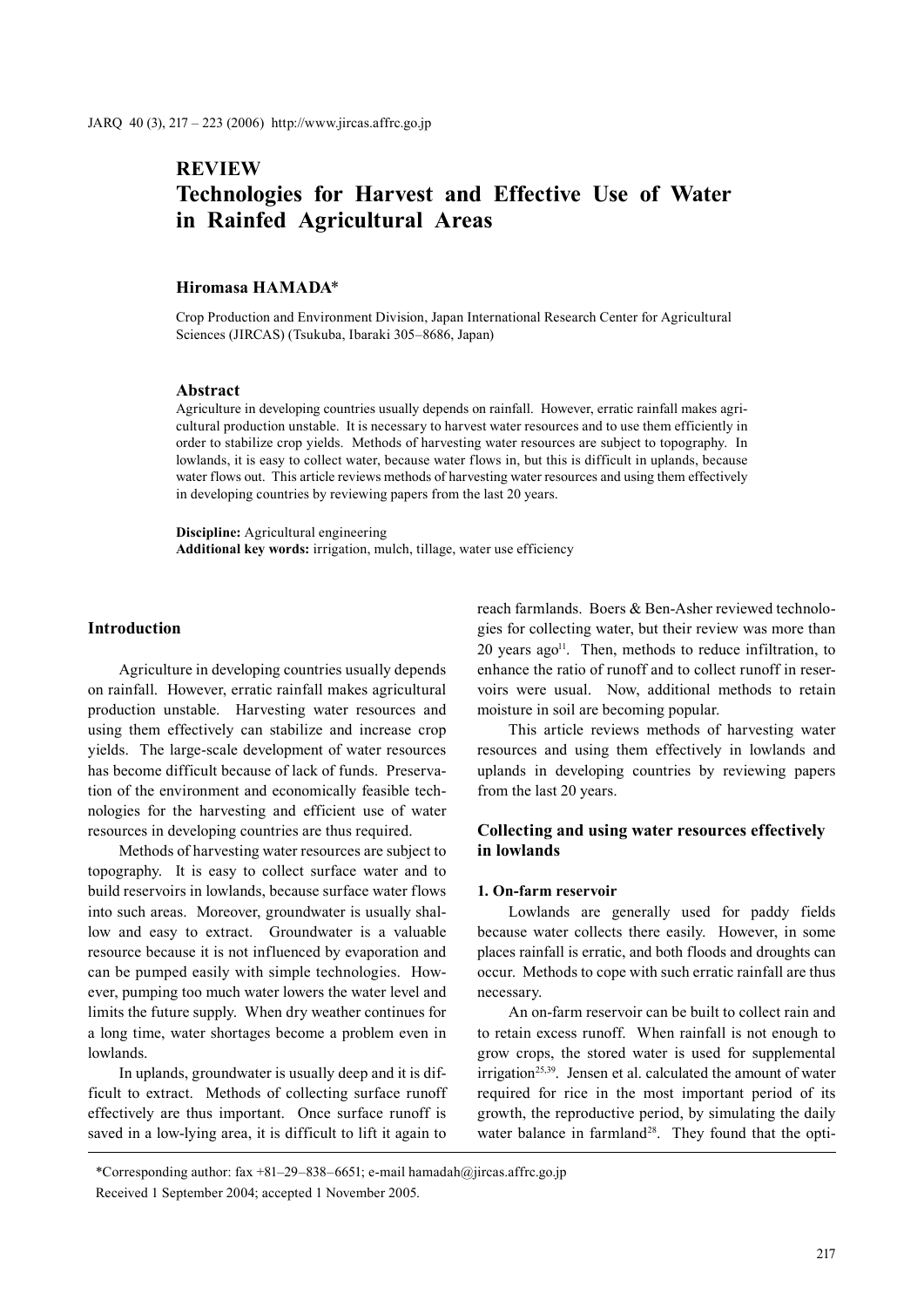#### H. Hamada

mum storage was a ditch of 2 m deep with an area occupying 5% of the total rice fields. Panigrahi et al. made a similar estimation for Kharagpur, India<sup>43</sup>. They found that suitable storage to ensure enough water for profitable rice growth was an on-farm reservoir 2 m deep (with a 1:1 side slope) occupying 9% of the total rice fields.

#### **2. Reuse of irrigation water**

Because paddy rice needs more water than other crops, reuse of irrigation water is important. One method is to reuse runoff from upstream paddies in downstream paddies. Zulu et al. calculated the proportion of this reused water to be about 15% on the Niigata Plain, Japan<sup>72</sup>. Water lost by infiltration from paddy fields and canals can be captured for reuse by using a well or a horizontal drain<sup>49</sup>.

#### **3. Method of saving irrigation water**

Some experiments to enhance the efficiency of water use (total yield/amount of irrigation) by saving irrigation water on the farm have been reported. Because infiltration of irrigated water during land preparation is large and is influenced by cracks in the soil, tillage practices can reduce infiltration<sup>65</sup>. Subsoil compaction in a paddy field with high water permeability reduced infiltration and increased rice yield and water use efficiency<sup>52</sup>. Wet-seeding of rice and cultivation in shallower than normal water during the rice growth period reduced the total use of irrigation water and increased water use efficiency<sup>6,9,10</sup>. Bouman & Tuong reported that water savings of  $23\%$  ( $\pm 14\%$ ) under saturated soil conditions reduced yields by only  $6\%$  ( $\pm 6\%$ ), but similar savings under dry soil conditions reduced yields by 10 to  $40\%^{12}$ . They concluded that total rice production can be increased by using water saved in one location to irrigate another. Tabbal et al. and Tuong & Bhuiyan listed methods for saving water on-farm<sup>58,61</sup>.

# **Harvesting and using water resources effectively in uplands**

#### **1. Method of collecting water**

It is difficult to use groundwater in uplands because it is usually found deep below the soil surface. Therefore, it is necessary to harvest surface runoff as much as possible and to use it effectively.

Yoshinaga et al. calculated the relationship between reservoir capacity and catchment area in the southwestern islands of Japan $66,67$ . Sur et al. calculated the amount of harvested runoff to be  $1,200$  to  $2,800$  m<sup>3</sup>/ha in northern India56. A water balance calculation revealed that leakage from the reservoir in that study accounted for 61 to

81% of total water loss. It is therefore important to reduce leakage of stored water. Pepper & Burke used different soils as lining material in the reservoirs behind four dams and evaluated the effects. The technique was successful, and could reduce the cost of sealing earthen dams<sup>44</sup>. In experiments on reducing leakage from a reservoir, dispersed clay from sodic soils proved effective<sup>4,45</sup>. Magnesium oxide has also been used to prevent leakage<sup>23</sup>. A method to increase surface runoff by covering the catchment area with asphalt, fiberglass or concrete was also reported<sup>16,33</sup>.

Techniques for collecting water in sloping uplands are commonly combined with measures to control soil erosion. Methods to reduce the flow rate of surface runoff and to increase infiltration into the soil are important. Zougmore et al. studied the effect of stone lines on soil moisture and sorghum yield $71$ . Lines spaced 25 m apart reduced surface runoff by 23% when compared with no lines. Sorghum grain yields about 6 m uphill of the lines were 60% greater than those 19 m uphill of the lines. Abu-Zreig et al. dug trenches and filled them with river sand; the trenches maximized water collection, prevented soil erosion and did not interfere with agricultural operations2 . Hudson reported methods for soil and water conservation in a semi-arid zone, such as changing the shape of the soil surface and the arrangements of rows and ridges $2^7$ . Fig. 1 shows an example. Bruins et al. reported rainwater-harvesting in Africa<sup>13</sup>.

(a)



- **Fig. 1. Methods of changing the soil surface to increase retention of rainfall on crop land27**
	- (a): Broad bed and furrow, (b): tied ridges,
	- (c): conservation bench terraces, and
	- (d): contour furrow or strip tillage.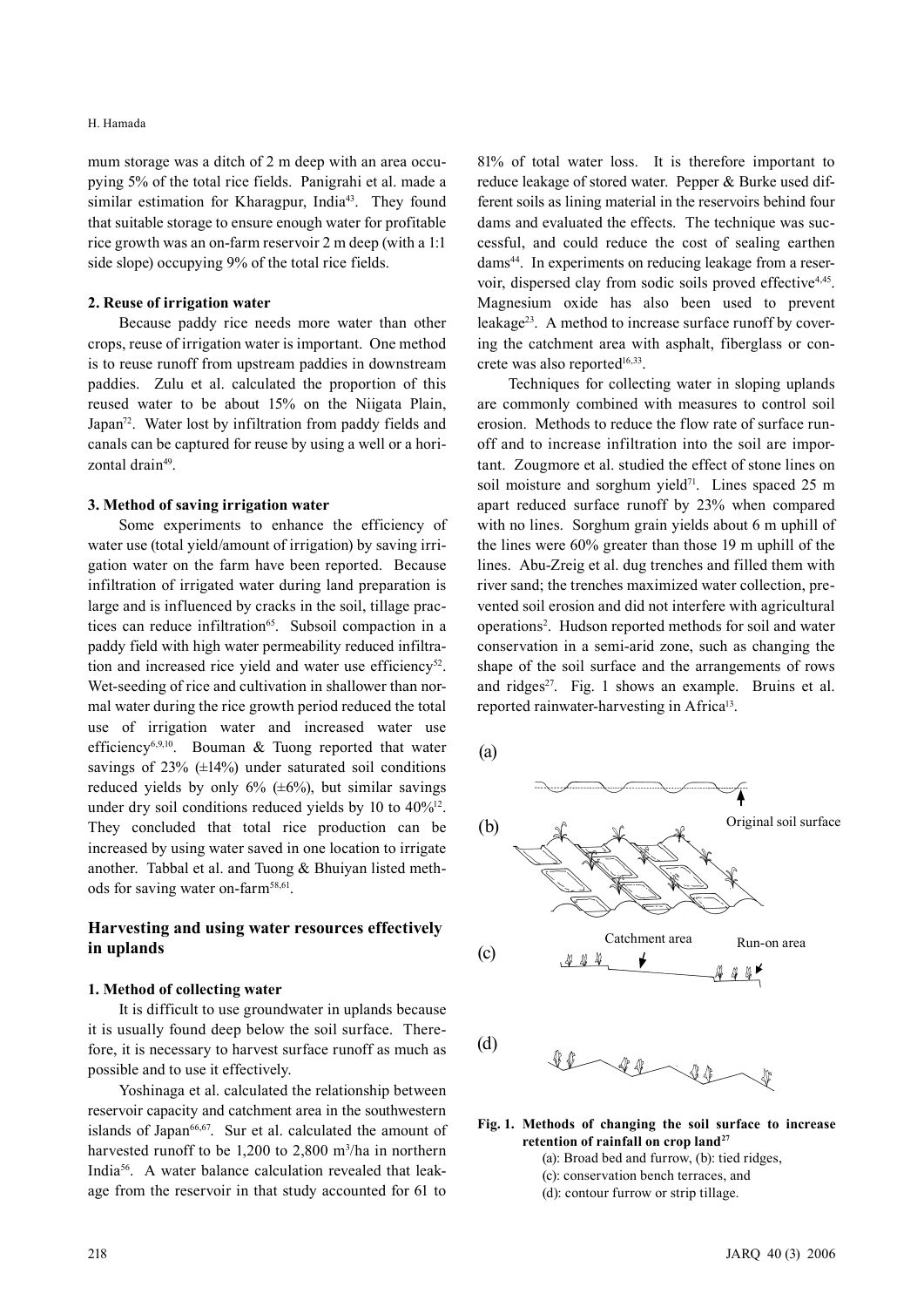Harvesting and Effectively Using Water in Rainfed Agricultural Area

## **2. Irrigation method**

It is important to increase water use efficiency by minimizing water use and maximizing crop yields. Efficient irrigation methods include subsurface drip irrigation, which is application of water by drip or trickle equipment installed below the soil surface; deficit irrigation, which is application of less water than full irrigation in relation to wilting point and field capacity in the root zone; and supplemental irrigation, which is application of water only when rainfall is not enough for crop growth.

Camp reviewed more than 150 examples of subsurface drip irrigation<sup>14</sup>. The yields with subsurface drip irrigation were greater and the use of water was less than with furrow and sprinkle irrigation in more than 30 examples. However, because equipment and maintenance are more expensive than those of the other methods, only

highly profitable crops are suitable for subsurface drip irrigation.

Deficit irrigation is more favorable than full irrigation from the viewpoint of water use efficiency (total yield/amount of irrigation), though the yield is usually reduced<sup>70</sup>. Deficit irrigation is usually combined with supplemental irrigation. Table 1 shows examples of the studies on deficit and supplemental irrigation. Although the effects of deficit and supplemental irrigation are different at different crop growth stages and for different soil moisture conditions, it is essential to supply enough water to crops in the stages that are most sensitive to water stress and to reduce the amount of irrigation in the other stages. It is important to monitor soil moisture and to supply water according to the condition of the soil18–22,29,38,40–42,57,60,68,69.

#### **Table 1. Research on deficit irrigation**

| Authors                 | Crop                     | Country                              | Results                                                                                                                                                                                 | Reference No. |
|-------------------------|--------------------------|--------------------------------------|-----------------------------------------------------------------------------------------------------------------------------------------------------------------------------------------|---------------|
| English et al. (1996)   | Wheat<br>Cotton<br>Maize | <b>USA</b><br><b>USA</b><br>Zimbabwe | Deficit of between 15% and 59% would be economically<br>optimal.                                                                                                                        | 18            |
| Fabeiro et al. (2001)   | Potato                   | Spain                                | The larger potatoes were obtained in the treatments which<br>had not undergone deficit in the ripening period.                                                                          | 19            |
| Fabeiro et al. (2003)   | Sugar beet               | Spain                                | The best treatment is to cause medium, moderate, and severe<br>water restrictions during development, root swelling and<br>ripening, respectively.                                      | 20            |
| Fabeiro et al. (2003)   | Garlic                   | Spain                                | The treatment with no deficit during the ripening stage had<br>the highest productions.                                                                                                 | 21            |
| Fox et al. (2003)       | Sorghum                  |                                      | Burkina Faso The yield at supplemental irrigation (60–90 mm per season)<br>and fertilizer application (46.5 kg N ha <sup>-1</sup> ) is higher than<br>normal practice by a factor of 3. | 22            |
| Kashyap et al. (2003)   | Potato                   | India                                | The maximum allowable depletion of available soil water,<br>45%, attains maximum water use efficiency.                                                                                  | 29            |
| Mugabe et al. (2000)    | Wheat                    | Zimbabwe                             | Yield decreased by $7-12\%$ at 3/4 of full irrigation.                                                                                                                                  | 38            |
| Oweis et al. (2001)     | Wheat                    | Syria                                | A multiple sowing-date strategy has reduced the peak farm<br>water demand rate, but does not maximize total farm<br>production.                                                         | 40            |
| Oweis et al. (2004)     | Chickpea                 | Syria                                | 2/3 of full irrigation gives the optimum water use efficiency.                                                                                                                          | 41            |
| Panda et al. (2003)     | Wheat                    | India                                | The maximum allowable depletion of available soil water,<br>45%, attains maximum water use efficiency.                                                                                  | 42            |
| Sweeney et al. (2003)   | Soybean                  | <b>USA</b>                           | A single irrigation at different reproductive stages can<br>influence early maturing soybean yield and quality.                                                                         | 57            |
| Tavakkoli et al. (2004) | Wheat                    | Iran                                 | Maximum water use efficiency would be achieved when<br>$60$ kg ha <sup>-1</sup> of fertilizer application is combined with $1/3$ of<br>full supplemental irrigation.                    | 60            |
| Yuan et al. (2003)      | Wheat, corn,<br>potato   | China                                | The economic analysis indicates that potato production is the<br>best alternative for defict irrigation.                                                                                | 68            |
| Zhang et al. (1999)     | Wheat                    | China                                | The yield response curve to irrigation showed a plateau,<br>indicating a great potential in saving irrigation water.                                                                    | 69            |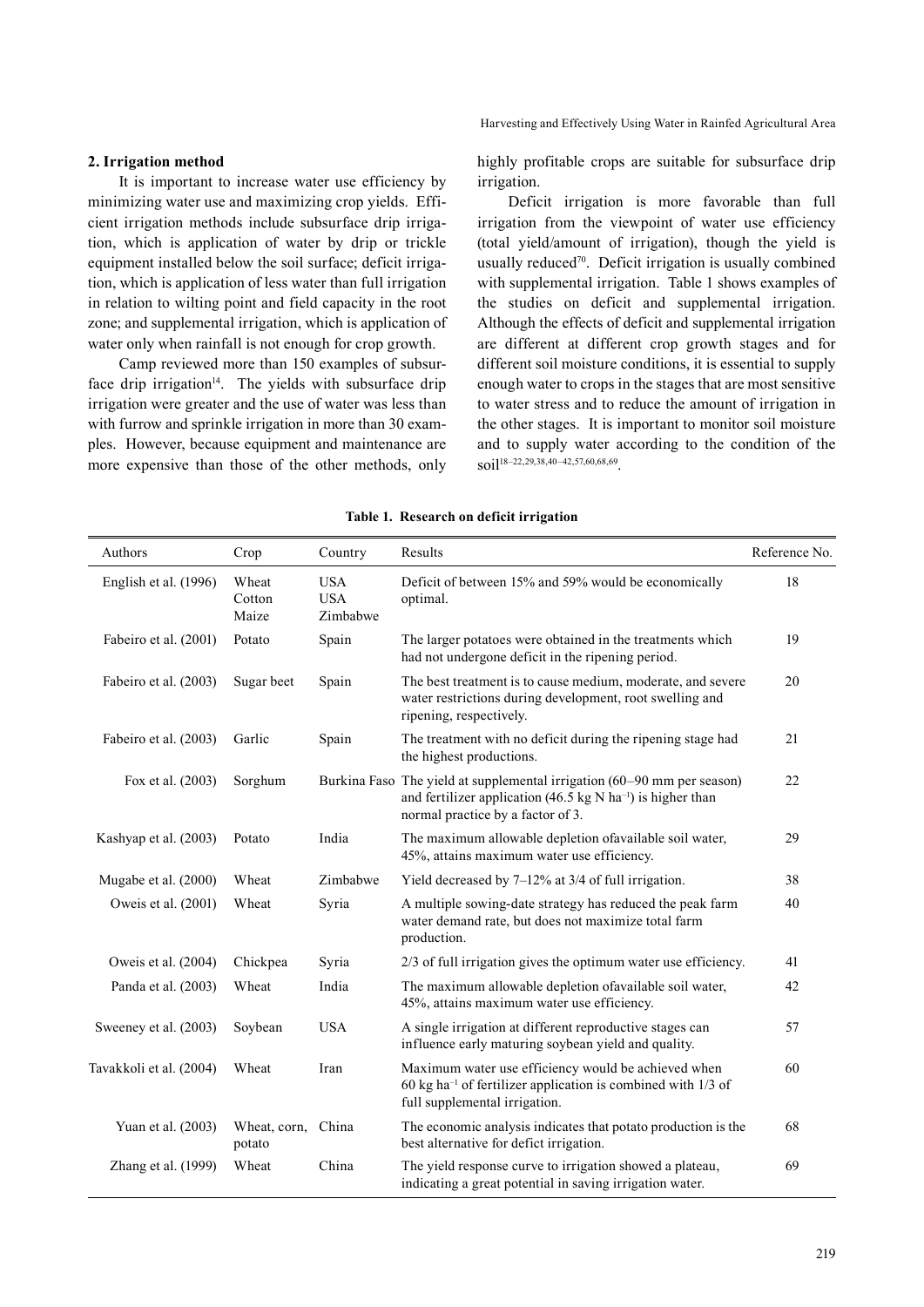H. Hamada

## **3. Soil management**

Soil management can be used to increase infiltration of rainfall and to keep the root zone moist. Kijne emphasized the importance of soil tillage to increase infiltration<sup>30</sup>. Surface crust formation by rainfall reduces the permeability of the soil and increases surface runoff. Al-Qinna & Abu-Awwad reported that the application of water at 6.2 mm/h by means of trickle and sprinkler irrigation did not form a surface crust and increased soil moisture more than irrigation at 14.4, 24.4 and 28.8 mm/ h<sup>5</sup>. Rockstrom & Valentin and Stroosnijder & Hoogmoed studied the influence of surface crusts on surface runoff in a water balance calculation. Disruption of the crust increased infiltration, but the crust soon regenerated $46,55$ . The effect of tillage is influenced by soil features, topography, and crops. Some reports recommended no-tillage or the combination of tillage with the measures to prevent soil erosion, depending on soil features and farming systems7,24,54,64. Unger & Cassel reviewed the effects of tillage and concluded that more studies were needed because the effects are influenced by various factors,

such as soil features and methods of tillage $62$ . In addition to mechanical destruction of the crust, biological destruction by termites can be encouraged in the semi-arid and sub-humid tropics<sup>34,35</sup>. Moreover, because the termites collect and transport animal and plant material to their nests, their activity improves soil fertility.

The use of mulch to reduce evaporation from the soil surface can increase the efficient use of soil moisture. In field experiments, green and dry straw mulches conserved about 15% more water than the no-mulch treatment in the top 500 mm of the soil profile and the yield of yellow sarson (*Brassica rapa*) increased by about  $40\frac{3}{7}$ . Sharma et al. conducted a similar experiment with wheat<sup>51</sup>. Bennie  $\&$  Hensley concluded that the use of mulch achieved efficient use of rainwater in South Africa<sup>8</sup>. Mulch not only reduces evaporation from the soil surface, but also increases the activity of soil organisms. The population of earthworms underneath mulch was higher than in the absence of mulch, and soil moisture also increased<sup>3</sup>. Mando reported that the combination of mulch and termite activity increased permeability



**Fig. 2. Methods of water harvesting and efficient use**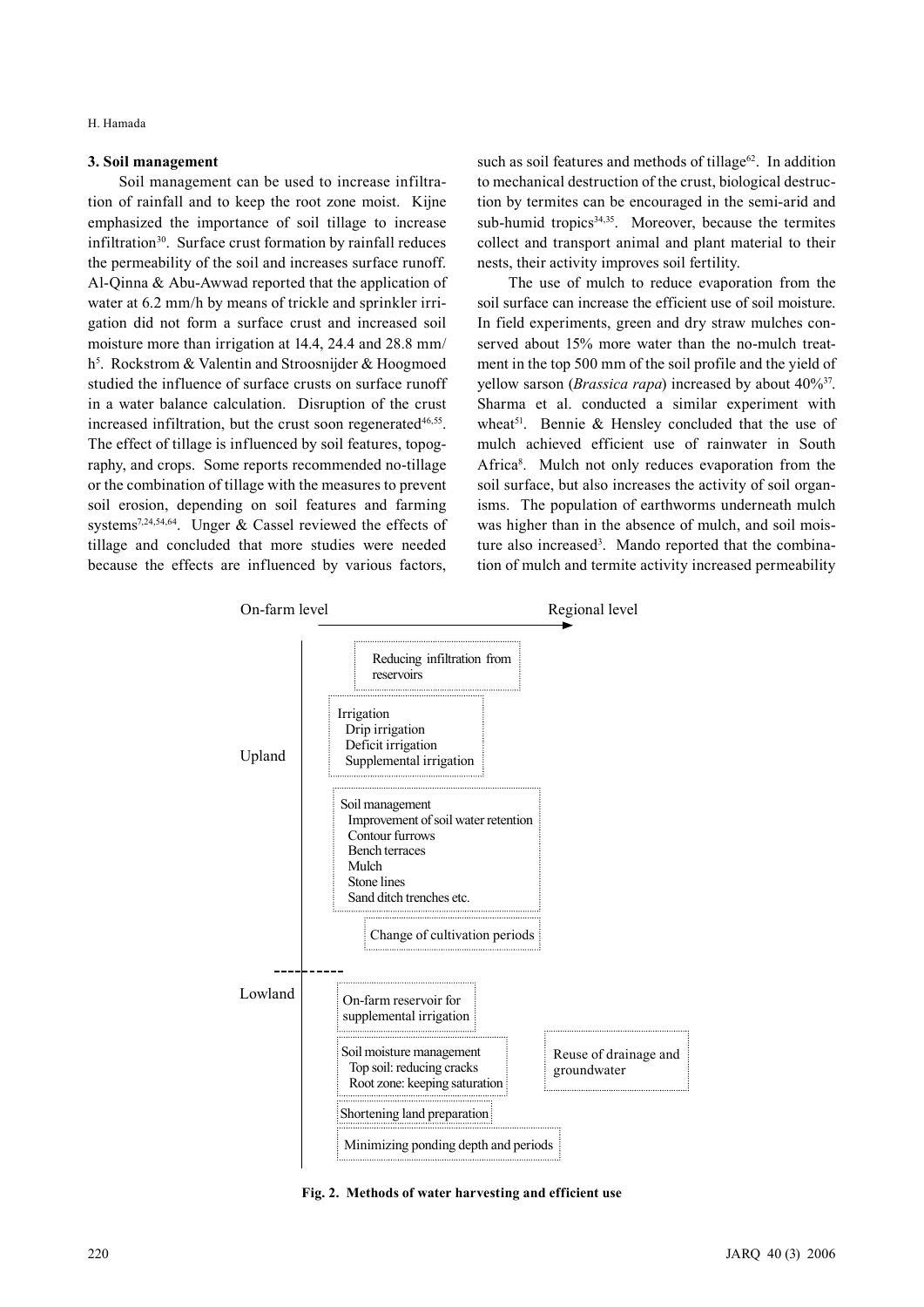Harvesting and Effectively Using Water in Rainfed Agricultural Area

and soil water storage<sup>36</sup>.

The effects of mulch and tillage have been compared. Crop yields were higher with mulch treatment than with tillage management<sup>26,48,50</sup>. Smith et al. and Unger et al. also reported that mulch-based farming gave better soil and water conservation than a tillage-based system $53,63$ .

Soil moisture can be increased through optimum combinations of tillage, mulch, crop rotation, and reshaping of ridges and furrows1,15,17,31,32,59.

## **Conclusion**

This article reviewed methods of harvesting water resources and using them effectively in developing countries (Fig. 2). From now, it is important to combine these methods and to consider management of a basin. Fig. 3 shows an example of improved use of water resources in a basin47. To harvest and use water resources more effectively, it will be necessary to accumulate the results of more field experiments.



Poor soils : Deficient in N and P, sometimes Km Ca, Mg and trace elements; pH 5 to 6.5. Fragile soils : Slacking crust, poor infiltration, plough pans, poor in organic matter. Restoration of soil fertility : Tillage + spot manuring + N, P, K supplements + control of runoff + sorghum or strong-rooting legumes.

**Improvements** 

#### Uncultivated water harvesting area

• Storage of runoff

- 1/2-moons, microcatchment
- Cisterns for cattle, and for irrigating a garden
- Hill lake in a favourable location
- No-grazing area (5-year contract)
- Forage trees along the subsoiling line
- Grass behind the stone lines
- Protection against fires
- Grazing organized by the community herder

· Slowing runoff

**Rainfed crops** 

- Hedges  $+$  trees along edges - Stone lines
- Lines of Andropogon grass, every 10 to 25 m
- Creating a bocage against the wind
	-
- Dense, early sowing, tied mounds to enhance water storage
- Irrigated gardens behind the cisterns
- Cattle passage corridors
- Rotation of cattle paddocks
- Manure/compost pits near dwellings
- Supplementary fertilization as required by crops

#### **Fig. 3. Examples of improved use of water47**

With permission of FAO.

#### **Irrigated crops + Off-season** fruits gardens

- · Spreading flood water
- Trapping fertile sediment
- Filtering dikes
- Bunds build of sods/rice fields
- Small village reservoir
- Recharging groundwater to increase security in periods of drought.
- Avoiding large trees, which draw too much on groundwater
- Maintaining a forage zone to act as a filter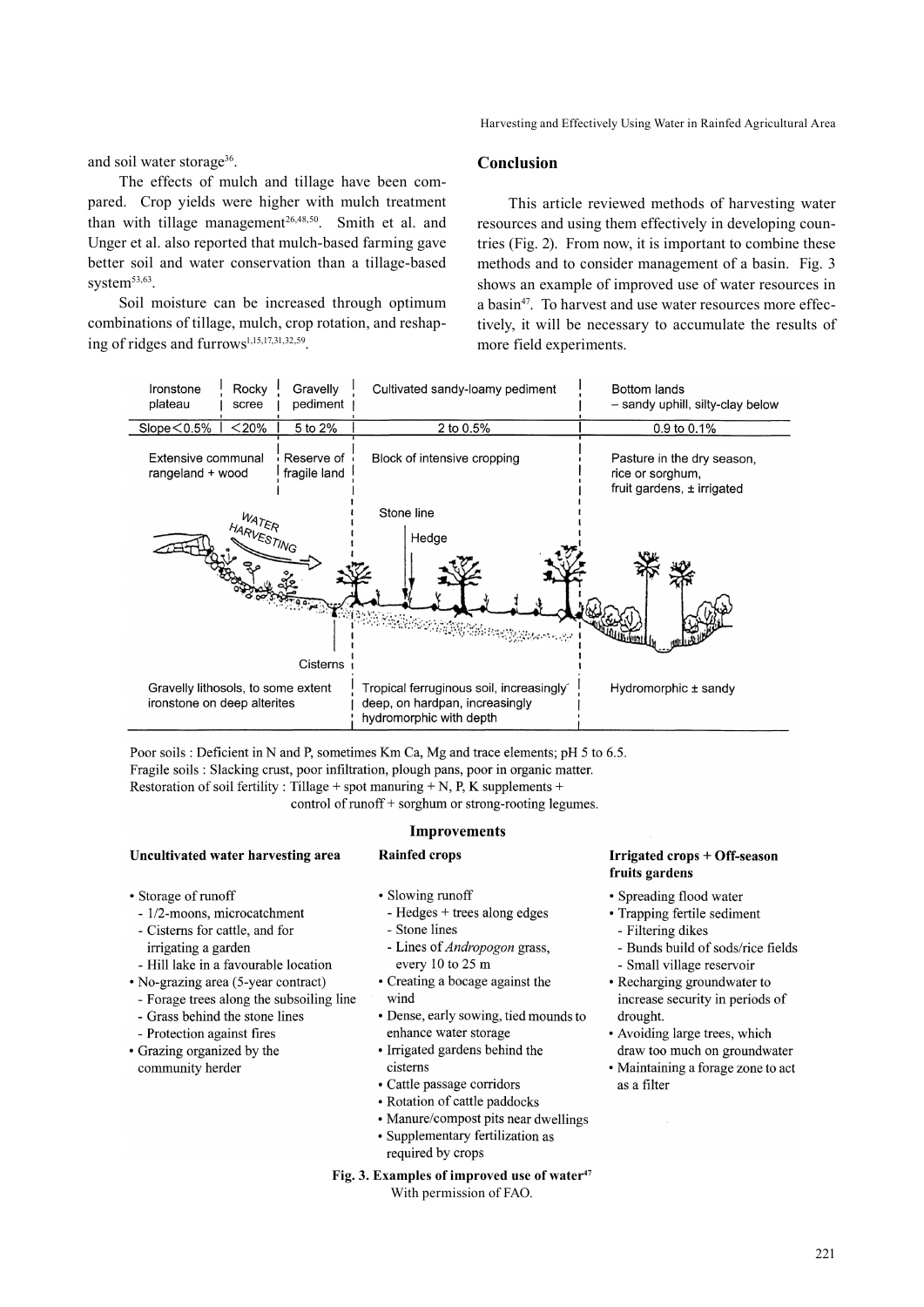H. Hamada

#### **References**

- 1. Abu-Awwad, A. M. (1999) Effects of sand column, furrow and supplemental irrigation on agricultural production in an arid environment. *Irrig. Sci*., **18**, 191–197.
- 2. Abu-Zreig, M., Attom, M. & Hamasha, N. (2000) Rainfall harvesting using sand ditches in Jordan. *Agric. Water Manage*., **46**, 183–192.
- 3. Acharya, C. L., Kapur, O. C. & Dixit, S. P. (1998) Moisture conservation for rainfed wheat production with alternative mulches and conservation tillage in the hills of north-west India. *Soil Tillage Res.*, **46**, 153–163.
- 4. Ahmad, S., Aslam, M. & Shafiq, M. (1996) Reducing water seepage from earthen ponds. *Agric. Water Manage*., **30**, 69–76.
- 5. Al-Qinna, M. I. & Abu-Awwad, A. M. (1998) Soil water storage and surface runoff as influenced by irrigation method in arid soils with surface crust. *Agric. Water Manage*., **37**, 189–203.
- 6. Anbumozhi, V., Yamaji, E. & Tabuchi, T. (1998) Rice crop growth and yield as influenced by changes in ponding water depth, water regime and fertigation level. *Agric. Water Manage*., **37**, 241–253.
- 7. Baumhardt, R. L. & Jones, O. R. (2002) Residue management and tillage effects on soil-water storage and grain yield of dryland wheat and sorghum for a clay loam in Texas. *Soil Tillage Res*., **68**, 71–82.
- 8. Bennie, A. T. P. & Hensley, M. (2001) Maximizing precipitation utilization in dryland agriculture in South Africa- a review. *J. Hydrol*., **241**, 124–139.
- 9. Bhatnagar, P. R., Srivastava, R. C. & Bhatnagar, V. K. (1996) Management of runoff stored in small tanks for transplanted rice production in the mid-hills of Northwest Himalaya. *Agric. Water Manage*., **30**, 107–118.
- 10. Bhuiyan, S. I., Sattar, M. A. & Khan, M. A. K. (1995) Improving water use efficiency in rice irrigation through wet-seeding. *Irrig. Sci*., **16**, 1–8.
- 11. Boers, T. M. & Ben-Asher, J. (1982) A review of rainwater harvesting. *Agric. Water Manage*., **5**, 145–158.
- 12. Bouman, B. A. M. & Tuong, P. T. (2001) Field water management to save water and increase its productivity in irrigated lowland rice. *Agric. Water Manage*., **49**, 11–30.
- 13. Bruins, H. J., Evenari, M. & Nessler, U. (1986) Rainwater-harvesting agriculture for food production in arid zones: the challenge of the African famine. *Appl. Geogr*., **6**, 13–32.
- 14. Camp, C. R. (1998) Subsurface drip irrigation: a review. *Trans. ASAE*, **41**, 1353–1367.
- 15. Cogle, A. L. et al. (1997) Soil management options for Alfisols in the semi-arid tropics: annual and perennial crop production. *Soil Tillage Res*., **44**, 235–253.
- 16. Cook, S., Li, F. R. & Wei, H. L. (2000) Rainwater harvesting agriculture in Gansu Province, People's Republic of China. *J. Soil Water Conserv*., **55**, 112–114.
- 17. El-Swaify, S. A. et al. (1985) Soil management for optimized productivity under rainfed conditions in the semiarid tropics. *Adv. Soil Sci*., **1**, 1–64.
- 18. English, M. & Raja, S. N. (1996) Perspectives on deficit irrigation. *Agric. Water Manage*., **32**, 1–14.
- 19. Fabeiro, C. C., Martin de Santa Olala, F. & de Juan, J. A. (2001) Yield and size of deficit irrigated potatoes. *Agric.*

*Water Manage*., **48**, 255–266.

- 20. Fabeiro, C. C. et al. (2003) Production and quality of the sugar beet (*Beta vulgaris L.*) cultivated under controlled deficit irrigation conditions in a semi-arid climate. *Agric. Water Manage*., **62**, 215–227.
- 21. Fabeiro, C. C., Martin de Santa Olalla, F. & Lopez Urrea, R. (2003) Production of garlic (*Allium sativum L.*) under controlled deficit irrigation in a semi-arid climate. *Agric. Water Manage*., **59**, 155–167.
- 22. Fox, P. & Rocksrom, J. (2003) Supplemental irrigation for dry-spell mitigation of rainfed agriculture in the Sahel. *Agric. Water Manage*., **61**, 29–50.
- 23. Fujimori, S. & Kobori, S. (2000) Characteristics and available range of soil hardening chemical of Mug White. *J. JSIDRE*, **68**, 1297–1300 [In Japanese].
- 24. Grevers, M. C. et al. (1986) Soil water conservation under zero- and conventional tillage systems on the Canadian prairies. *Soil Tillage Res*., **8**, 265–276.
- 25. Guerra, L. C., Watson, P. G. & Bhuiyan, S. I. (1990) Hydrological analysis of farm reservoirs in rainfed rice areas. *Agric. Water Manage*., **17**, 351–366.
- 26. Gupta, J. P. & Gupta, G. K. (1986) Effect of tillage and mulching on soil environment and cowpea seedling growth under arid conditions. *Soil Tillage Res*., **7**, 233– 240.
- 27. Hudson, N. W. (1987) Soil and water conservation in semi-arid areas. *In* FAO soils bulletin 57. FAO, Rome, 1–149.
- 28. Jensen, J. R., Mannan, S. M. A. & Uddin, S. M. N. (1993) Irrigation requirement of transplanted monsoon rice in Bangladesh. *Agric. Water Manage*., **23**, 199–212.
- 29. Kashyap, P. S. & Panda, R. K. (2003) Effect of irrigation scheduling on potato crop parameters under water stressed conditions. *Agric. Water Manage*., **59**, 49–66.
- 30. Kijne, J. W. (2001) Preserving the (water) harvest: effective water use in agriculture. *Water Sci. Technol*., **43**, 133–139.
- 31. Kronen, M. (1994) Water harvesting and conservation techniques for smallholder crop production systems. *Soil Tillage Res*., **32**, 71–86
- 32. Li, X. -Y. & Gong, J. -D. (2002) Effects of different ridge furrow ratios and supplemental irrigation on crop production in ridge and furrow rainfall harvesting system with mulches. *Agric. Water Manage*., **54**, 243–254.
- 33. Li, X. -Y, Xie, Z. -K. & Yan, X. -K. (2004) Runoff characteristics of artificial catchment materials for rainwater harvesting in the semiarid regions of China. *Agric. Water Manage*., **65**, 211–224.
- 34. Lobry de Bruyn, L. A. & Conacher, A. J. (1990) The role of termites and ants in soil modification- a review. *Aust. J. Soil. Res*., **28**, 55–93.
- 35. Mando, A., Stroosnijder, L. & Brussaard, L. (1996) Effects of termites on infiltration into crusted soil. *Geoderma*, **74**, 107–113.
- 36. Mando, A. (1997) The impact of termites and mulch on the water balance of crusted Sahelian soil. *Soil Technol*., **11**, 121–138.
- 37. Moitra, R., Ghosh, D. C. & Sarkar, S. (1996) Water use pattern and productivity of rainfed yellow sarson (*Brassica rapa L. var glauca*) in relation to tillage and mulching. *Soil Tillage Res*., **38**, 153–160.